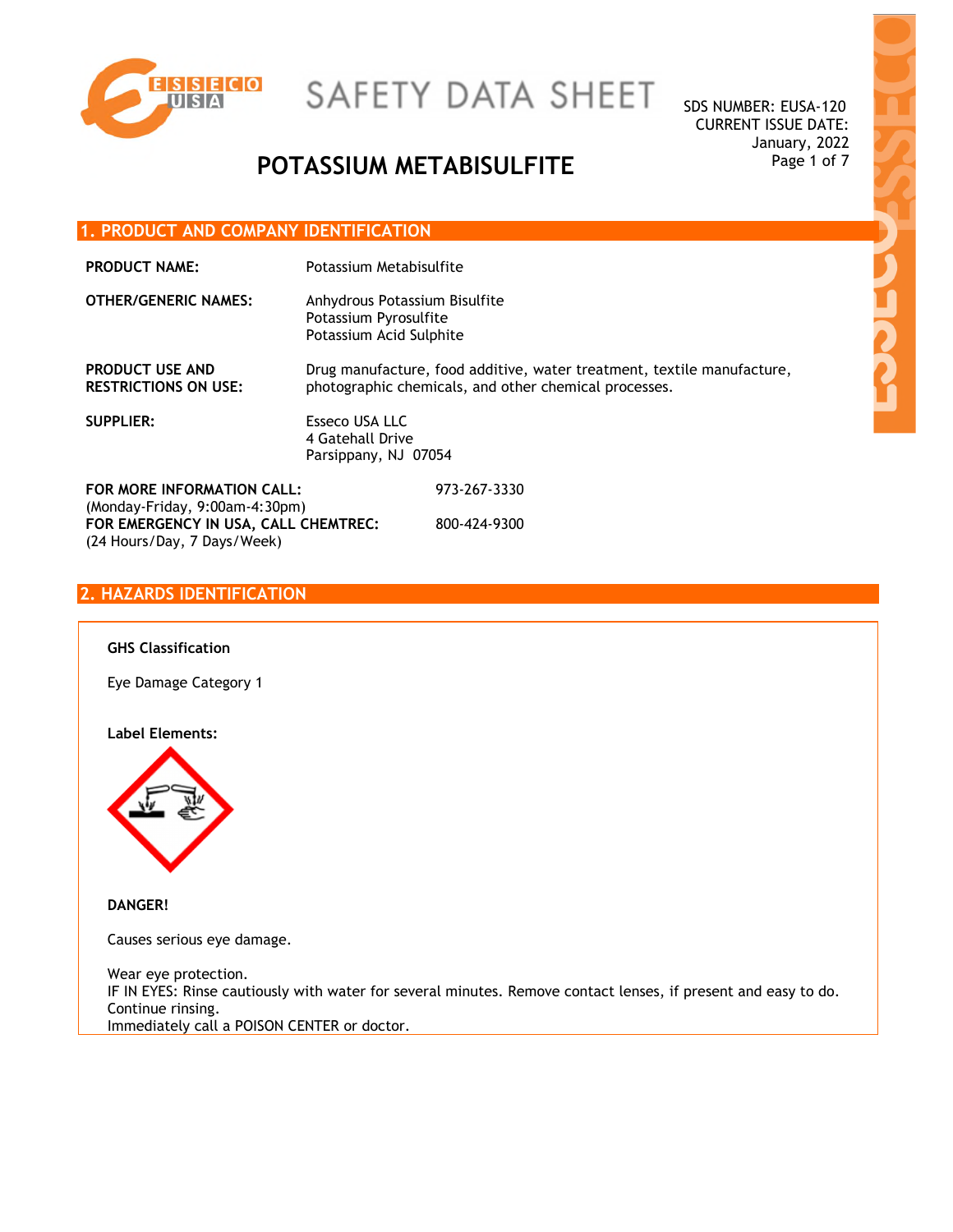

SAFETY DATA SHEET

SDS NUMBER: EUSA-120 CURRENT ISSUE DATE: January, 2022

## **POTASSIUM METABISULFITE** Page 2 of 7

#### **3. COMPOSITION/INFORMATION ON INGREDIENTS**

#### **INGREDIENT NAME CAS NUMBER WEIGHT %**

Potassium metabisulfite

Trace impurities and additional material names not listed above may appear in Section 15 of this SDS. These materials may be listed for local "Right-To-Know" compliance and for other reasons. The exact concentrations are a trade secret.

#### **4. FIRST AID MEASURES**

| SKIN:                                                                                                        | Wash skin with plenty of soap and water. Remove contaminated clothing and launder<br>before reuse. Get medical attention if irritation persists.                                                                                                                                                                                                                                                               |
|--------------------------------------------------------------------------------------------------------------|----------------------------------------------------------------------------------------------------------------------------------------------------------------------------------------------------------------------------------------------------------------------------------------------------------------------------------------------------------------------------------------------------------------|
| EYES:                                                                                                        | Flush eyes immediately with water for at least 15 minutes. Remove contact lenses if<br>present after the first 5 minutes if you can do so easily and continue flushing. Get<br>immediate medical attention.                                                                                                                                                                                                    |
| <b>INHALATION:</b>                                                                                           | Remove to fresh air. Get immediate medical attention if signs of suffocation, irritation,<br>difficulty breathing or other symptoms develop.                                                                                                                                                                                                                                                                   |
| INGESTION:                                                                                                   | Rinse mouth with water and give 1 glass of water to drink. Do not induce vomiting<br>unless directed to do so be medical personnel. Get medical attention if symptoms<br>develop.                                                                                                                                                                                                                              |
| <b>MOST IMPORTANT</b><br>SYMPTOMS/EFFECTS,<br><b>ACUTE AND DELAYED:</b>                                      | May irritate the skin. May cause irritation and/or burns to the eyes. Harmful if<br>swallowed or inhaled. May cause severe and possibly fatal allergic reactions if<br>inhaled or swallowed by some asthmatics and other 'sulfite-sensitive' individuals.<br>Reacts with acids to form toxic and irritating sulfur dioxide gas. Releases sulfur<br>dioxide if heated above $300^{\circ}$ C (572 $^{\circ}$ F). |
| <b>INDICATION OF</b><br><b>IMMEDIATE MEDICAL</b><br><b>ATTENTION AND</b><br>SPECIAL TREATMENT,<br>IF NEEDED: | Immediate medical attention is required for eye contact or allergic respiratory<br>reaction. Treat symptomatically. Note potential for anaphylactic shock with<br>allergic individuals.                                                                                                                                                                                                                        |

#### **5. FIRE FIGHTING MEASURES**

#### **SUITABLE (AND UNSUITABLE) EXTINGUISHING MEDIA:**

Material is not flammable. Use extinguishing media appropriate for material in surrounding fire.

#### **SPECIFIC HAZARDS ARISING FROM THE CHEMICAL:**

Releases toxic and irritating sulfur dioxide at fire temperatures.

#### **SPECIAL PROTECTIVE EQUIPMENT AND PRECAUTIONS FOR FIRE-FIGHTING:**

Wear NIOSH-approved self-contained breathing apparatus.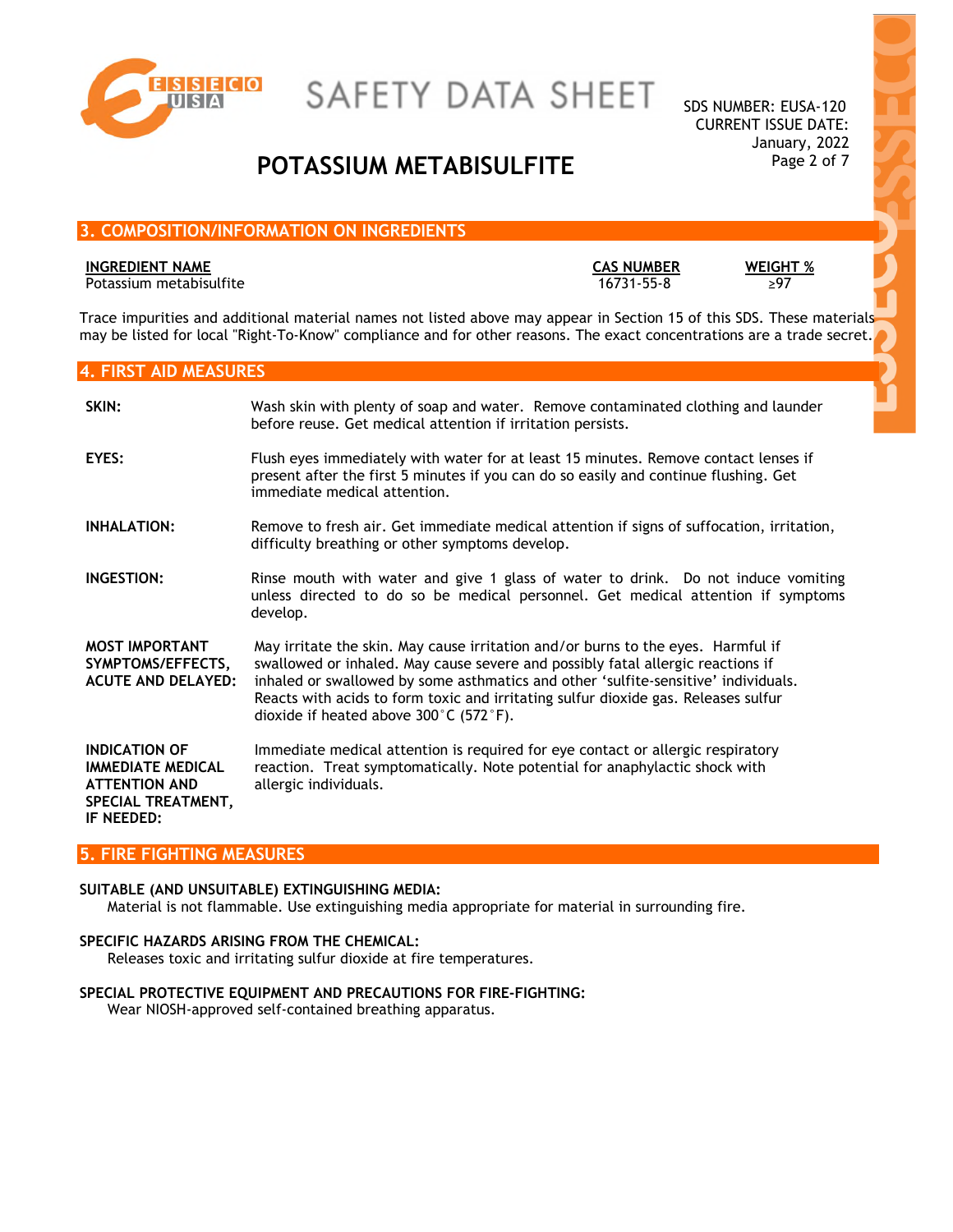

SDS NUMBER: EUSA-120 CURRENT ISSUE DATE: January, 2022

## **POTASSIUM METABISULFITE** Page 3 of 7

#### **6. ACCIDENTAL RELEASE MEASURES**

**PERSONAL PRECAUTIONS, PROTECTIVE EQUIPMENT, AND EMERGENCY PROCEDURES:** Provide ventilation to clear sulfur dioxide fumes which may be generated by contact with water. Wear appropriate personal protective equipment.

**ENVIRONMENTAL PRECAUTIONS:** Spills and releases may have to be reported to Federal and/or local authorities. See Section 15 regarding reporting requirements.

**METHODS AND MATERIALS FOR CONTAINMENT AND CLEANING UP:** Promptly sweep up material with minimum dusting and shovel into an empty container with a cover. Rinse spill area with plenty of water.

#### **7. HANDLING AND STORAGE**

**PRECAUTIONS FOR SAFE HANDLING:** (See section 8 for recommended personal protective equipment.) Avoid contact with skin, eyes and clothing. Do not breathe dust. Do not eat or drink in the work area. Use normal personal hygiene and housekeeping. Keep away from water, ice, acids, heat and oxidizing agents.

#### **CONDITIONS FOR SAFE STORAGE, INCLUDING ANY INCOMPATIBILITIES:**

Store in a cool, dry, well-ventilated area away from water, ice, acids, and oxidizing agents.

#### **8. EXPOSURE CONTROLS/PERSONAL PROTECTION**

#### **EXPOSURE GUIDELINES**

**INGREDIENT NAME ACGIH TLV OSHA PEL OTHER LIMIT** Potassium metabisulfite None None None None None None

**OTHER EXPOSURE LIMITS FOR POTENTIAL DECOMPOSITION PRODUCTS:** Sulfur dioxide: OSHA TWA = 5 ppm ACGIH STEL = 0.25 ppm

#### **APPROPRIATE ENGINEERING CONTROLS:**

Local exhaust if dusty conditions exist or if there is a release of sulfur dioxide gas. Do not use in unventilated spaces, e.g., the holds of fishing boats, walk-in coolers or confined spaces.

#### **INDIVIDUAL PROTECTION MEASURES, SUCH AS PERSONAL PROTECTIVE EQUIPMENT**

**SKIN PROTECTION:** For handling dry material, wear rubber gloves and full work clothing, including long-sleeved shirt and trousers. When handling solutions and there is prolonged or repeated contact, wear impervious gloves, clothing and boots.

**EYE PROTECTION:** Wear chemical safety goggles.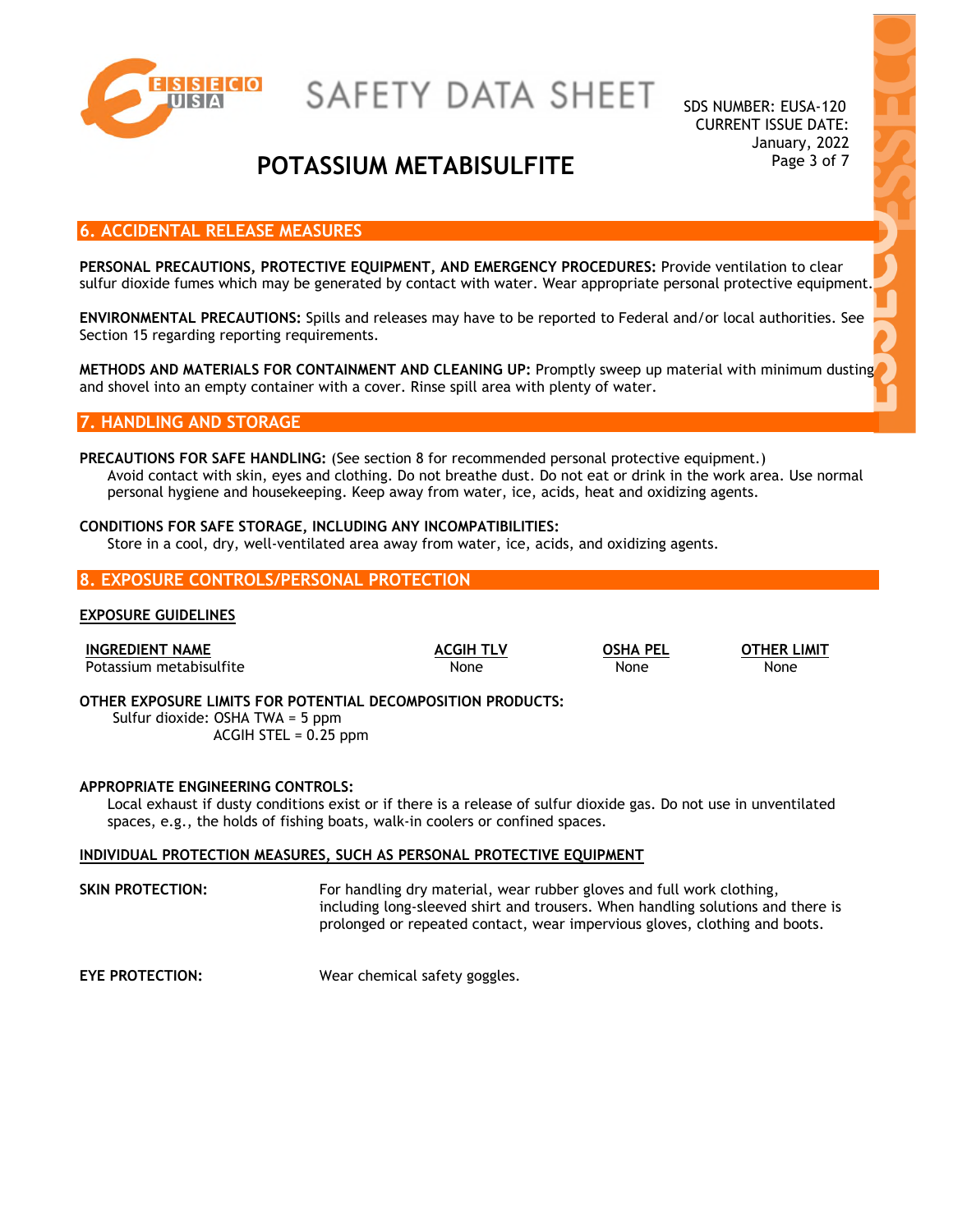

SDS NUMBER: EUSA-120 CURRENT ISSUE DATE: January, 2022

## **POTASSIUM METABISULFITE** Page 4 of 7

**RESPIRATORY PROTECTION:** Where required, use a NIOSH-approved respirator for dust, mist and/or sulfur dioxide gas, as conditions indicate. Some exposures may require a NIOSHapproved self-contained breathing apparatus or supplied-air respirator. Equipment selection depends on contaminant type and concentration. Select in accordance with 29 CFR 1910.134 and good industrial hygiene practice.

**ADDITIONAL RECOMMENDATIONS:** Eyewash and safety shower are recommended.

#### **9. PHYSICAL AND CHEMICAL PROPERTIES**

**APPEARANCE:** White crystalline solid. PHYSICAL STATE: Solid. **ODOR:** Slight sulfur dioxide odor. **ODOR THRESOLD:** Not determined.<br>
MOLECULAR WEIGHT: 222.32 **MOLECULAR WEIGHT:** CHEMICAL FORMULA: K<sub>2</sub>S<sub>2</sub>O<sub>5</sub> **RELATIVE DENSITY (water = 1.0):** 1.20<br>**SOLUBILITY IN WATER:** 450 s **SOLUBILITY IN WATER:** 450 g/l H<sub>2</sub>O at 20°C (68°F)<br> **pH:** 5% solution - 3.5-4.5 **INITIAL BOILING POINT/RANGE:** Not applicable.<br> **MELTING/FREEZING POINT:** Begins to rapidl **VAPOR PRESSURE:** Not applicable. **VAPOR DENSITY (air = 1.0):** Not applicable. **% VOLATILES:** Not applicable. **PARTITION COEFFICIENT (N-OCTANOL/WATER): VISCOSITY:** Not applicable. **FLASH POINT:** Not flammable. **FLASH POINT METHOD:** Not applicable. **AUTOIGNITION TEMPERATURE:** Not applicable. **UPPER FLAME LIMIT (volume % in air):** Not applicable. LOWER FLAME LIMIT (volume % in air): Not applicable. **DECOMPOSITION TEMPERATURE:** Not determined. **FLAMMABILITY (SOLID, GAS)** Not flammable. **OSHA FLAMMABILITY CLASS:** Not applicable.

# **pH:** 5% solution – 3.5-4.5 Begins to rapidly decompose above 150°C (302°F) **EVAPORATION RATE:** Not applicable. **COMPARED TO:** Not applicable. Not determined.

#### **10. STABILITY AND REACTIVITY**

**REACTIVITY:** 

Not normally reactive

#### **CHEMICAL STABILITY:**

Normally stable.

#### **POSSIBILITY OF HAZARDOUS REACTIONS:**

Reacts with acids to form toxic and irritating sulfur dioxide gas.

#### **CONDITIONS TO AVOID:**

Avoid elevated temperatures. Temperatures above 150 $^{\circ}$ C (302 $^{\circ}$ F) cause the rapid evolution of toxic and corrosive sulfur dioxide gas.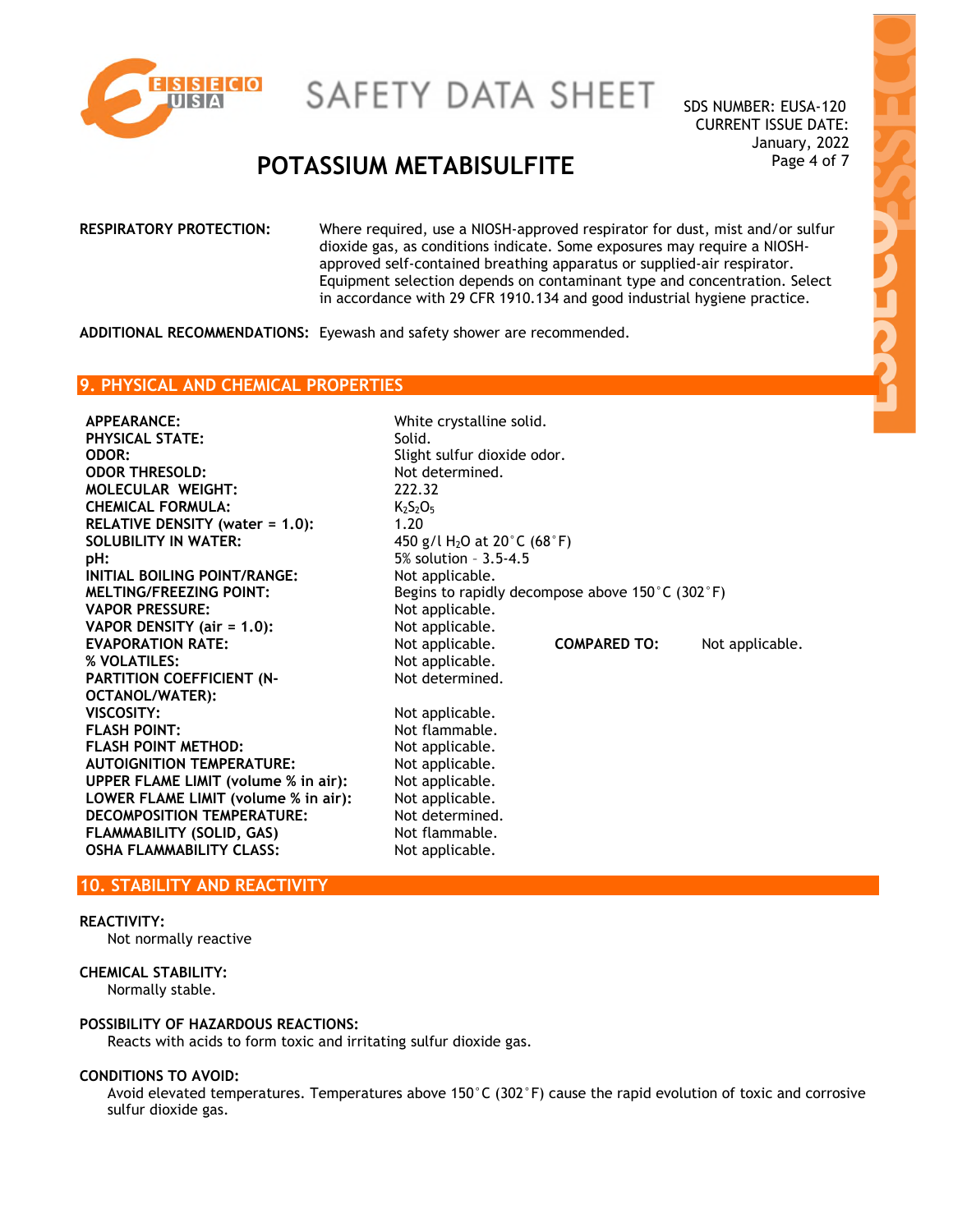

SDS NUMBER: EUSA-120 CURRENT ISSUE DATE: January, 2022

## **POTASSIUM METABISULFITE** Page 5 of 7

#### **INCOMPATIBILITIES:**

Oxidizers: may cause strong exothermic reactions. Acids, water and ice: releases sulfur dioxide gas which is toxic, corrosive, and potentially deadly.

#### **HAZARDOUS DECOMPOSITION PRODUCTS:**

Reaction with acids and thermal decomposition will generate sulfur dioxide and potassium sulfate.

#### **11. TOXICOLOGICAL INFORMATION**

#### **POTENTIAL HEALTH HAZARDS**

#### **ACUTE EFFECTS OF EXPOSURE:**

- **SKIN:** Repeated or prolonged contact with dust may cause irritation. Contact with solutions will cause skin irritation and possibly burns.
- **EYES:** Dust or mist may irritate or burn the eyes. Solutions will irritate or burn. Permanent eye injury is possible.
- **INHALATION:** Inhalation of dust or mist can irritate the respiratory tract. May cause severe or deadly allergic reactions in some asthmatics and sulfite sensitive individuals. Possible signs and symptoms of allergic reactions include bronchoconstriction, sweating, flushing, hives, rapid heart rate, decreased blood pressure, and anaphylaxis. Contact with acids, water and/or ice, releases sulfur dioxide gas which may be harmful or deadly if inhaled.
- **INGESTION:** May irritate the gastrointestinal tract. May cause severe or deadly allergic reactions in some asthmatics and sulfite sensitive individuals. Very large doses may cause violent colic, diarrhea, depression, and even death.
- **CHRONIC EFFECTS:** None known.

#### **Ingredients found on one of the three OSHA designated carcinogen lists are listed below.**

| <b>INGREDIENT NAME</b>                 | <b>NTP STATUS</b> | <b>IARC STATUS</b> | <b>OSHA LIST</b> |
|----------------------------------------|-------------------|--------------------|------------------|
| No ingredients listed in this section. | ----              | ----               | ----             |

#### **NUMERICAL MEASURES OF TOXICITY:**

**Immediate (Acute) Effects:**  Potassium metabisulfite -  $LD_{50}$  (oral, rat) = 2300 mg/kg

### **Delayed (Subchronic and Chronic) Effects:**

No data currently available.

**Other Data:** 

None

#### **12. ECOLOGICAL INFORMATION**

#### **ECOTOXICITY:**

If discharged into surface water, the product can cause considerable oxygen reduction, with negative consequences on living organisms.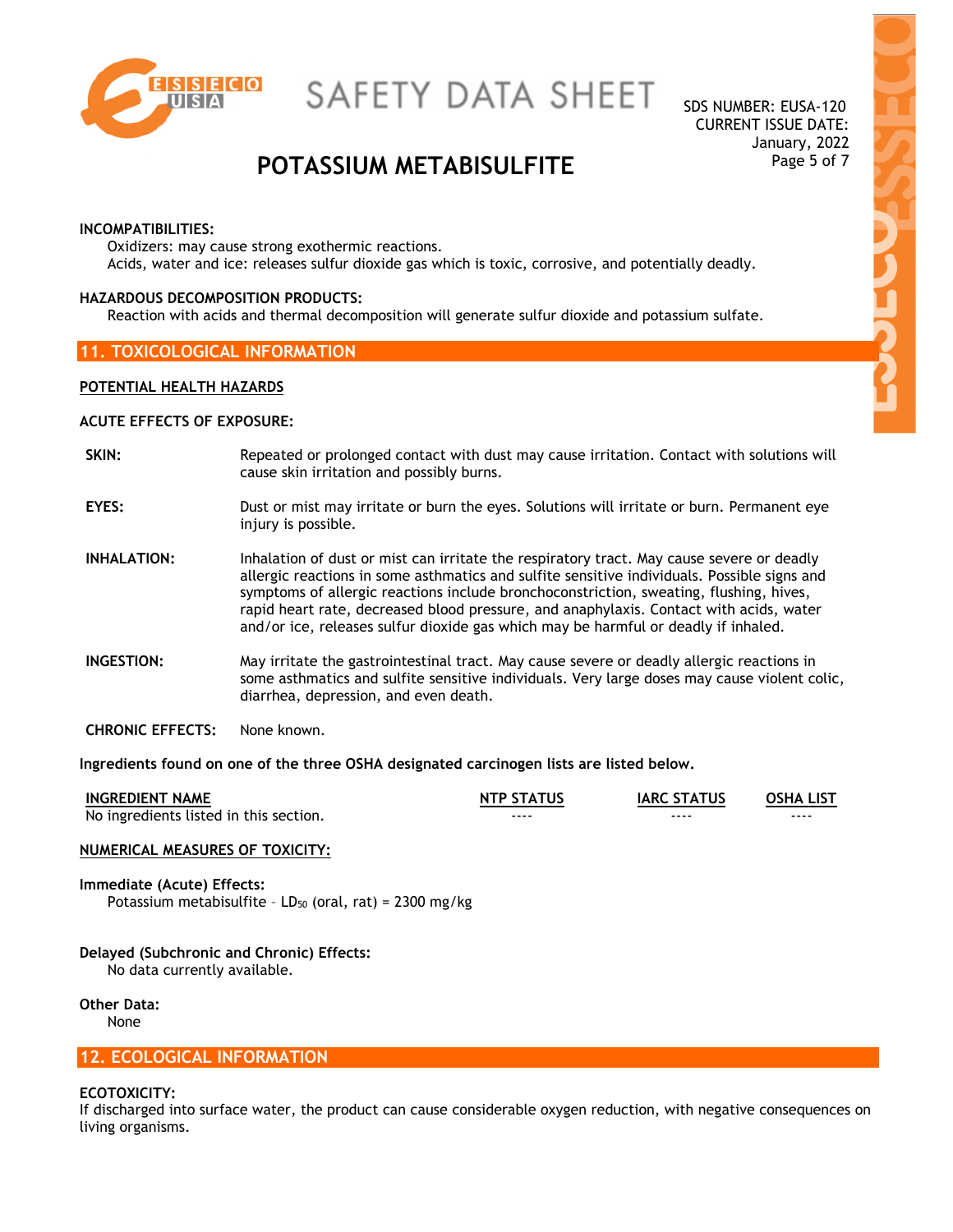

SAFETY DATA SHEET

## **POTASSIUM METABISULFITE** Page 6 of 7

SDS NUMBER: EUSA-120 CURRENT ISSUE DATE: January, 2022

Brachydemio rerio 96 hrs LC50 460-1000 mg/L Pseudomonas putida 17 hr EC50 65 mg/L

**PERSISTENCE AND DEGRADABILITY:**  Chemical Oxygen Demand (COD) 140 mg/g (calculated)

**BIOACCUMULATIVE POTENTIAL:**  Distribution coefficient n-octanol/water -4.0

**MOBILITY IN SOIL:**  No data available

**OTHER ADVERSE EFFECTS:**  No data available.

**13. DISPOSAL CONSIDERATIONS** 

#### **RCRA**

**Is the unused product a RCRA hazardous waste if discarded?** No

**If yes, the RCRA ID number is:** Not applicable.

#### **OTHER DISPOSAL CONSIDERATIONS:**

Dispose of in accordance with applicable Federal, State and Local regulations.

The information offered in section 13 is for the product as shipped. Use and/or alterations to the product such as mixing with other materials may significantly change the characteristics of the material and alter the RCRA classification and the proper disposal method.

#### **14. TRANSPORT INFORMATION**

| US DOT HAZARD CLASS:         | Not regulated.  |
|------------------------------|-----------------|
| US DOT ID NUMBER:            | Not applicable. |
| <b>PROPER SHIPPING NAME:</b> | Not applicable. |

For additional information on shipping regulations affecting this material, contact the information number found in Section 1.

#### **15. REGULATORY INFORMATION**

#### **TOXIC SUBSTANCES CONTROL ACT (TSCA)**

**TSCA INVENTORY STATUS:** All components are listed on TSCA Inventory of Chemical Substances. **OTHER TSCA ISSUES:** None.

#### **SARA TITLE III/CERCLA**

"Reportable Quantities" (RQs) and/or "Threshold Planning Quantities" (TPQs) exist for the following ingredients.

No ingredients listed in this section.

**INGREDIENT NAME SARA/CERCLA RQ (lb) SARA EHS TPQ (lb)**